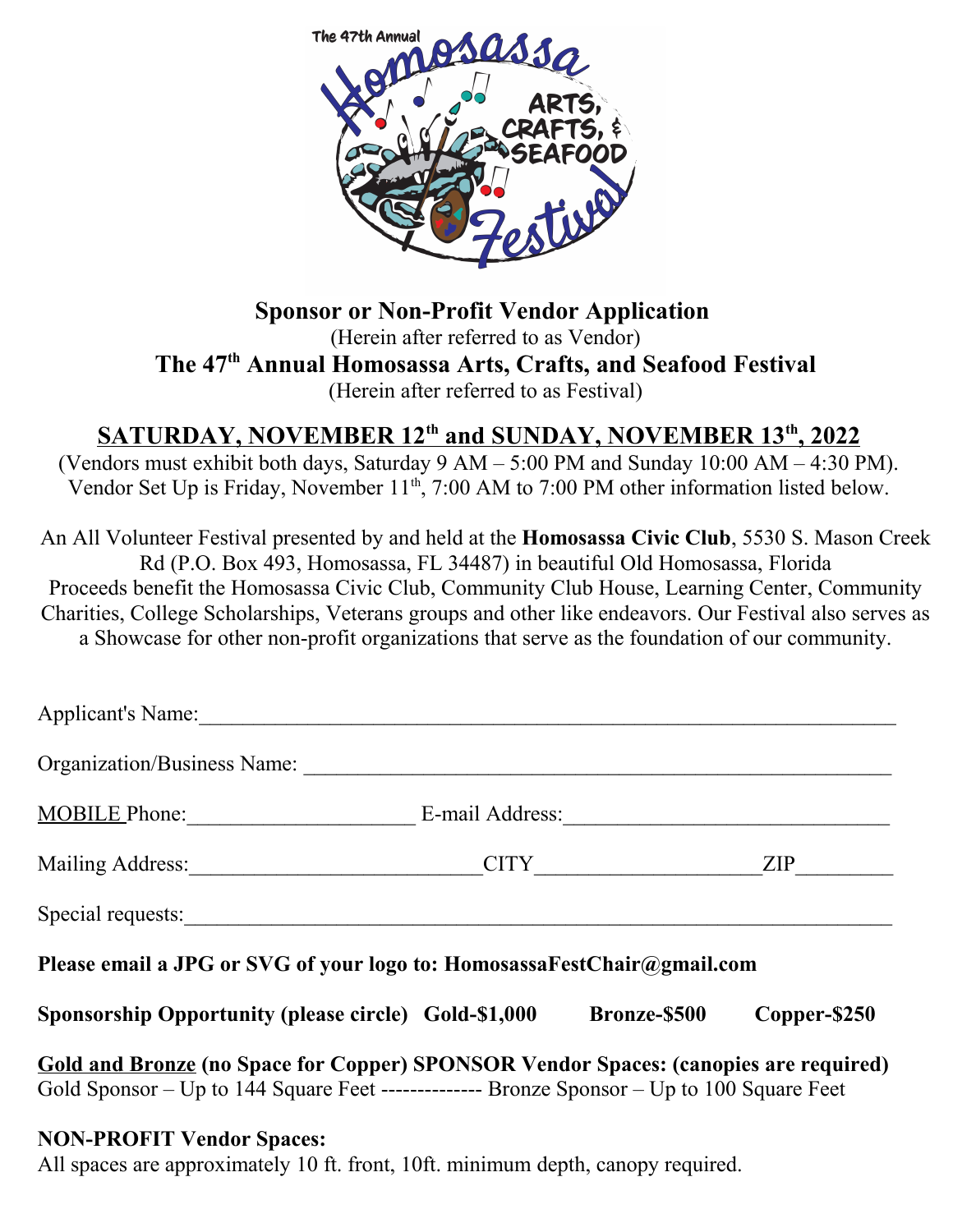#### **RULES AND REGULATIONS**

**Vendor setup** is to be completed between 7 AM and 7:00 PM on Friday, November 11, 2022. SATURDAY SETUP is very limited and only with prior APPROVAL. List any such request on your Application under Special Requests and we will contact you with further set-up information.

Vendors shall stay within their allotted space and are responsible for maintaining a clean appearance.

PARKING for Gold & Bronze Sponsor**:** Parking is limited, Sponsor vendors will be assigned one parking space per Booth. All other vehicles must park at private lots and a fee may apply.

Vendors shall not sell food or beverages unless approved by festival chairman.

No breakdown of the Vendor booth will be permitted before 4:30 PM, Sunday before and no vehicles will be permitted in the festival area before 5:00 PM, Sunday.

No PA systems or generators are allowed.

### **DECLARATION:**

The Homosassa Civic Club sponsors the Homosassa Arts, Crafts and Seafood Festival as a public service to the community. Fees paid are non-refundable. The festival will proceed as scheduled, rain or shine. The Homosassa Civic Club offers no guarantees on weather conditions, public attendance or financial success. The undersigned hereby releases, forever discharges, and holds harmless the Homosassa Civic Club, Inc. and its agents of and from any manner of actions, suits, damages, claims whatsoever arising from loss or damage to property of the undersigned while participating in this designated event and hereby consents to the enforcement of the festival rules set forth in this application.

| Signature:                                       | Date: |
|--------------------------------------------------|-------|
| (The responsible person must sign this document) |       |

For more information go to our web site HomosassaSeafoodFestival.org or call (352) 628-9333 for a return call, for additional information email homosassafestchair@gmail.com

You can find lodging in Citrus County at www.discovercrystalriverfl.com/where-to-stay

If you are renting a place to spend the night(s) during the festival, please circle the selection below that best describes the place.

HOTEL - CAMPGROUND - VRBO - OTHER RENTAL PROPERTIES